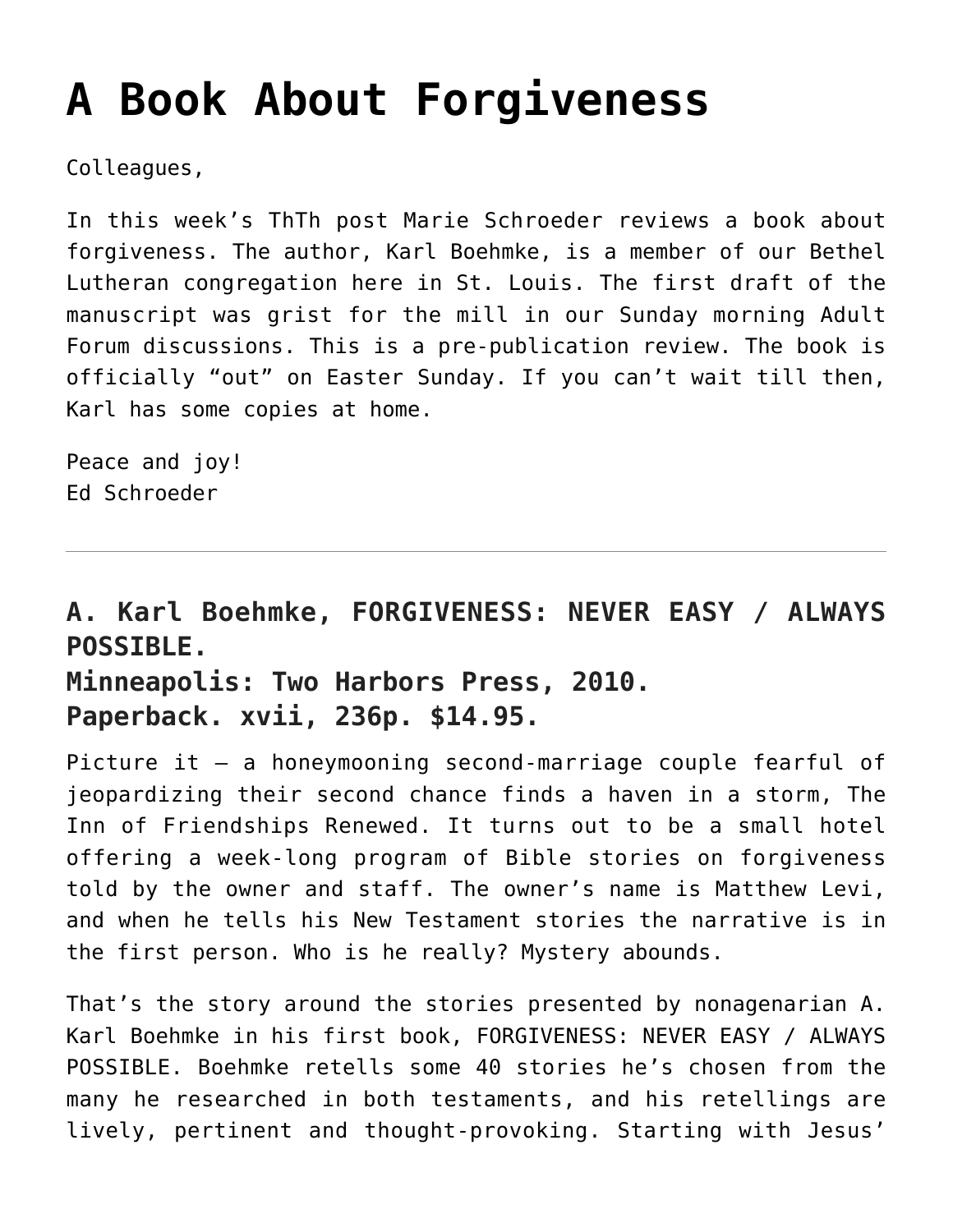parable of the Wayward Son, the stories backtrack to cover incidents in the Old Testament you might not have thought of as displaying forgiveness — Cain and Abel, David and Bathsheba, Abraham and Lot. Some stories you have probably forgotten, such as the occasion when an invading Syrian army loses its way and heads straight for the Israelite camp, and the king of Israel, in obedience to the prophet Elisha's words, prepares a feast for them instead of a slaughter and after the meal sends them home in peace.

Further on we hear New Testament stories, and the joyful splashing surrounding John's baptizing of Jesus is worth the price of the book. Later stories center especially around Matthew Levi's first-person narratives of Jesus' teaching his disciples, Jesus' crucifixion, death and resurrection and how that all affected Jesus' followers.

In between we catch glimpses of the reactions of the couple who decide to stay the whole week. They begin to work through the painful divorces they have left behind and eventuallly discover how this forgiveness idea is the saving grace they need for their new life together.

Boehmke is a pastor through and through, and has served as such in Washington, Detroit, Rochester, Hong Kong, and the Air Force. He has doubtless loved Bible stories since he was a kid. It may well be that he wanted to learn more about them, the "what happened next?" sort of curiosity we may all experience. For Boehmke it was the stories having to do with forgiveness that intrigued him most. It's the heart of the Gospel, the heart so many find missing in their lives. And if the Bible gives only the bare outline, an eager mind will try to fill in the blanks. Boehmke succeeds better than many.

Yet this reviewer missed something here. All this talk of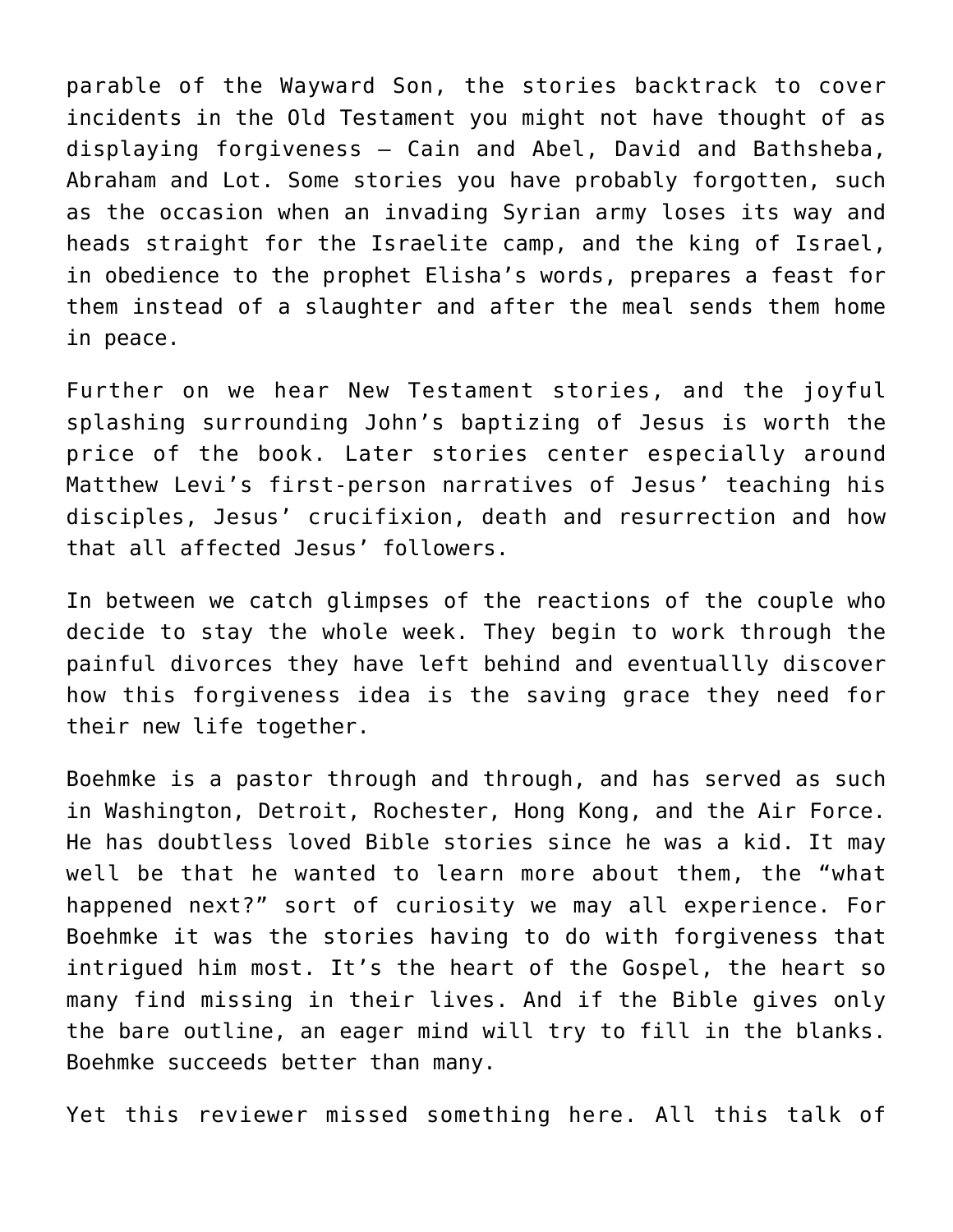forgiveness turns out not to be enough to guide the followers of Jesus into the future. Matthew Levi reflects that after Jesus' resurrection "Jesus had given us the keys of the Kingdom. Suddenly that commission was coming clear. The Holy Spirit would fill us with wisdom to distinguish right from wrong within the unfolding processes of history. The Torah could be understood as God intended: 'Love the Lord your God, love neighbor as yourself,' twin streams of divine revelation, like the early rains and late, blessing our land and nations beyond. 'Love as I have loved you,' would draw together again souls torn apart by human frailty." (p.217)

It seems that Matthew Levi has forgotten what his fellow evangelist John made perfectly clear. Namely, that "Love as I have loved you" is offered by Jesus as his NEW commandment–different from Moses's "Love God, love your neighbor as yourself." It's clearly different in the yardstick for measurement–"as you love yourself" vs. "as I have loved you." If Jesus himself is the new yardstick for love, then the Torah's double-love-commendment has been trumped with a better one. Isn't this where the Holy Spirit was leading the disciples?

Again, when the missionary Paul visits Matthew Levi's original inn in Shechem, he says he tells Jews and Gentiles alike that they can be friends with God again. "But what about the Torah?" Matthew Levi asks him. "These many cultures differ so drastically from our own Jewish ways." Paul replies, "They hear as their ears and the Holy Spirit allow them to hear. The big, bold Ten Commandments always stand up front. Beyond that, the Holy Spirit helps people work out laws for living together in each place…" (p.228-9)

Does this really sound like Paul? The Ten Commandments "always standing up front"? Is this the same Paul who more memorably said, for instance, "You have died to the law through the body